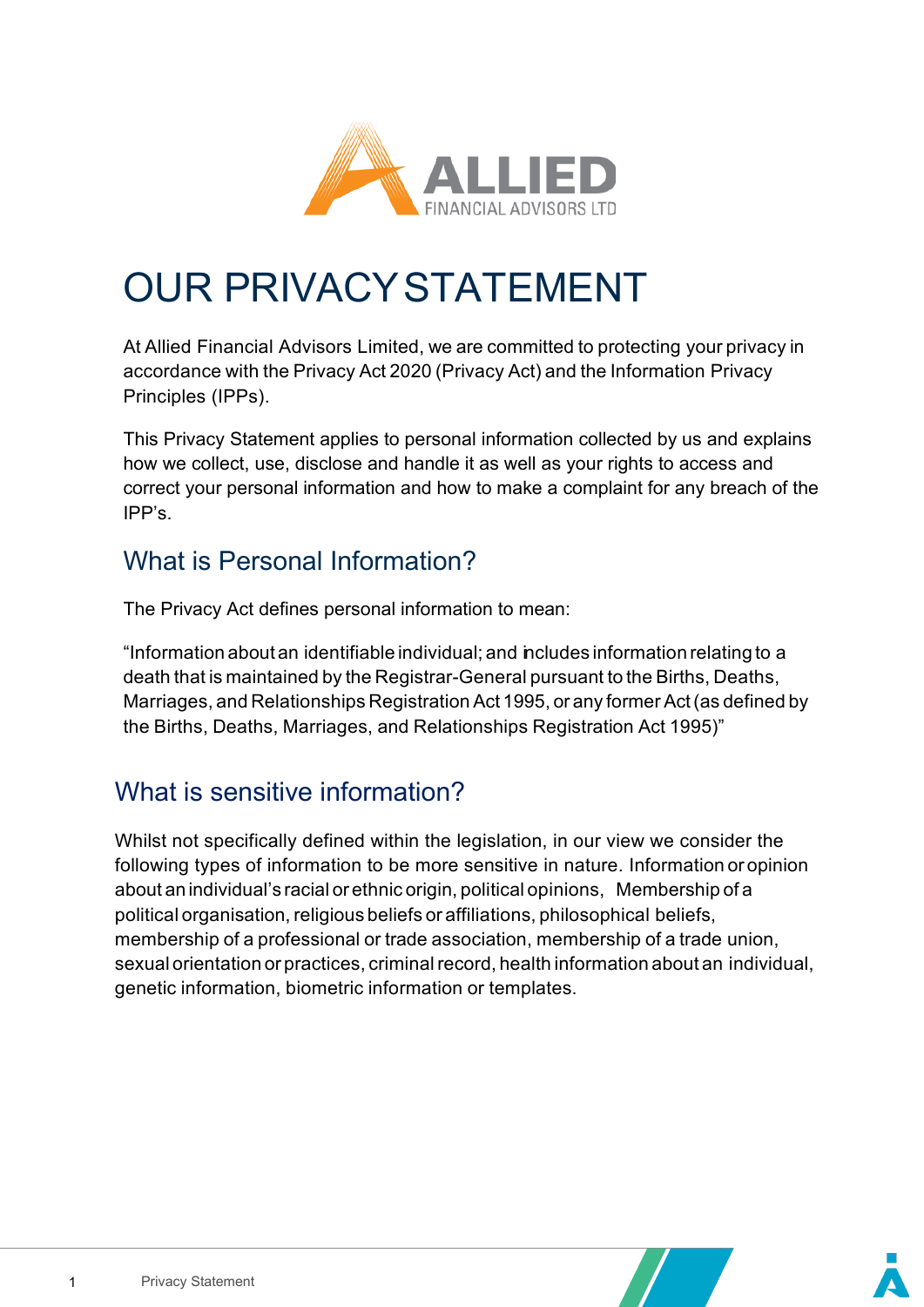#### What kinds of personal information do we collect and hold?

The kinds of personal information we collect and hold vary depending on the services our Financial Advisers are providing, but generally can include:

- Your contact information such as full name (first and last), e-mail address, current postal address, delivery address (if different to postal address) and phone numbers;
- Details relating to your employment (if applicable) or your previous employment;
- Your date of birth
- Insurance history;
- Other information specific to our products or services such as your opinions, statements and endorsements collected personally or via surveys and questionnaires, including but not limited to your views on the products and services offered by Allied Financial Advisors Limited; and
- If you are requesting products or services from us, we will collect any relevant payment or billing information, (including but not limited to bank account details, direct debit, credit card details, billing address, premium funding and instalment information.

The type of sensitive information we may collect generally includes:

- criminal record;
- health information; and
- membership of a professional or trade association.

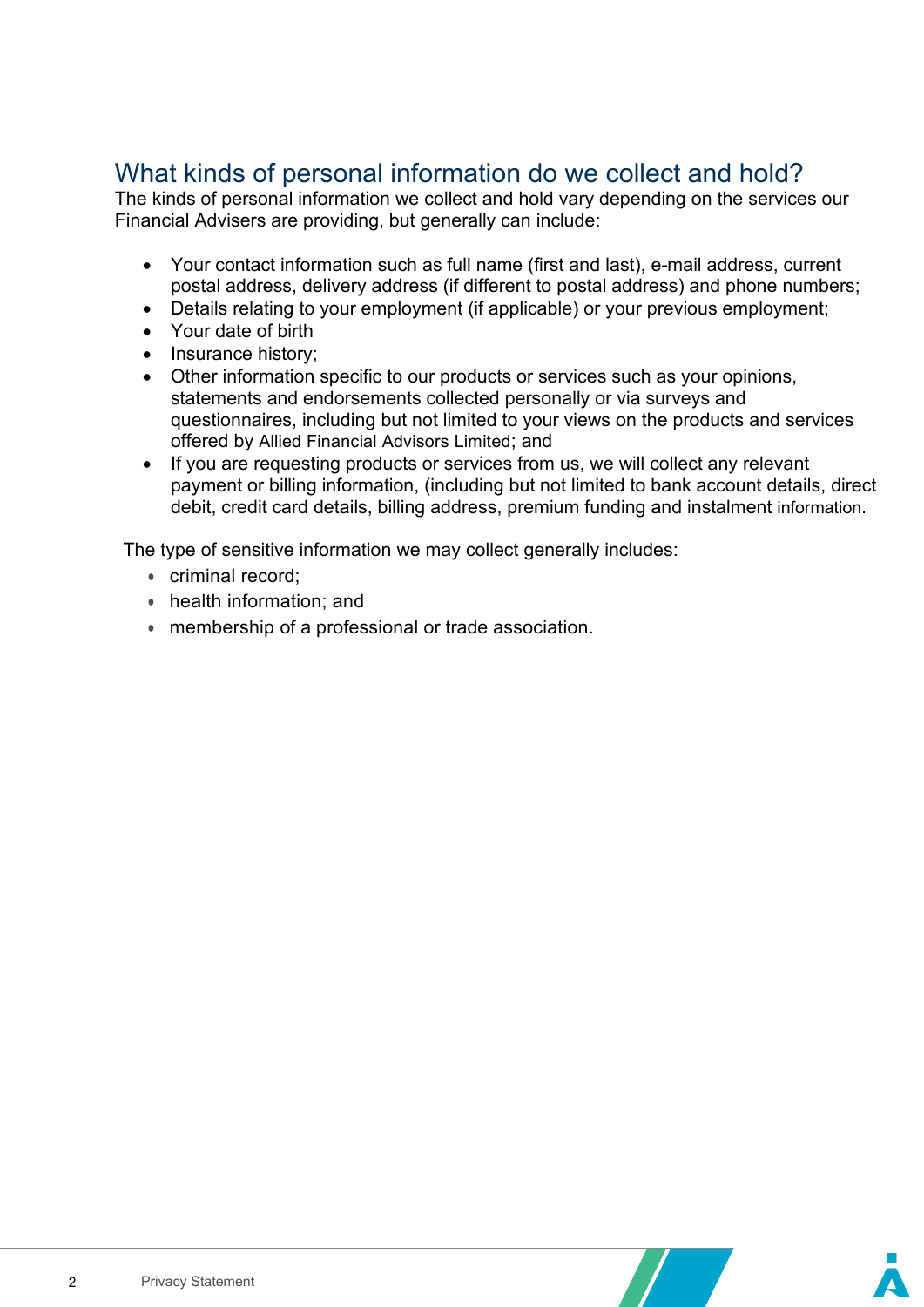# HOW DO WE COLLECT AND HOLD PERSONAL INFORMATION?

We only collect personal information by lawful and fair means and where it is reasonably necessary for, or directly related to, one or more of our functions or activities.

Unless it is unreasonable or impracticable for us to do so, or as provided otherwise under this Privacy Statement, we will collect your information directly from you or your agents.

If we collect details about you from someone else, we will take reasonable steps, to ensure that the individual concerned has your authority to provide your personal information in accordance with the IPPs.

We may obtain personal information indirectly and who it is from can depend on the circumstances. We will usually obtain it from another insured if they arrange a policy which also covers you, related bodies corporate, referrals, your previous insurers or insurance intermediaries, witnesses in relation to claims, health care workers, publicly available sources, premium funders and persons who we enter into business alliances with.

*We attempt to limit the collection and use of more sensitive information from you unless we are required to do so to carry out the services provided to you. However, we do not collect more personal information without your consent.*

We hold the personal information we collect within our own data storage devices or with a third-party provider of data storage. We discuss the security of your personal information below.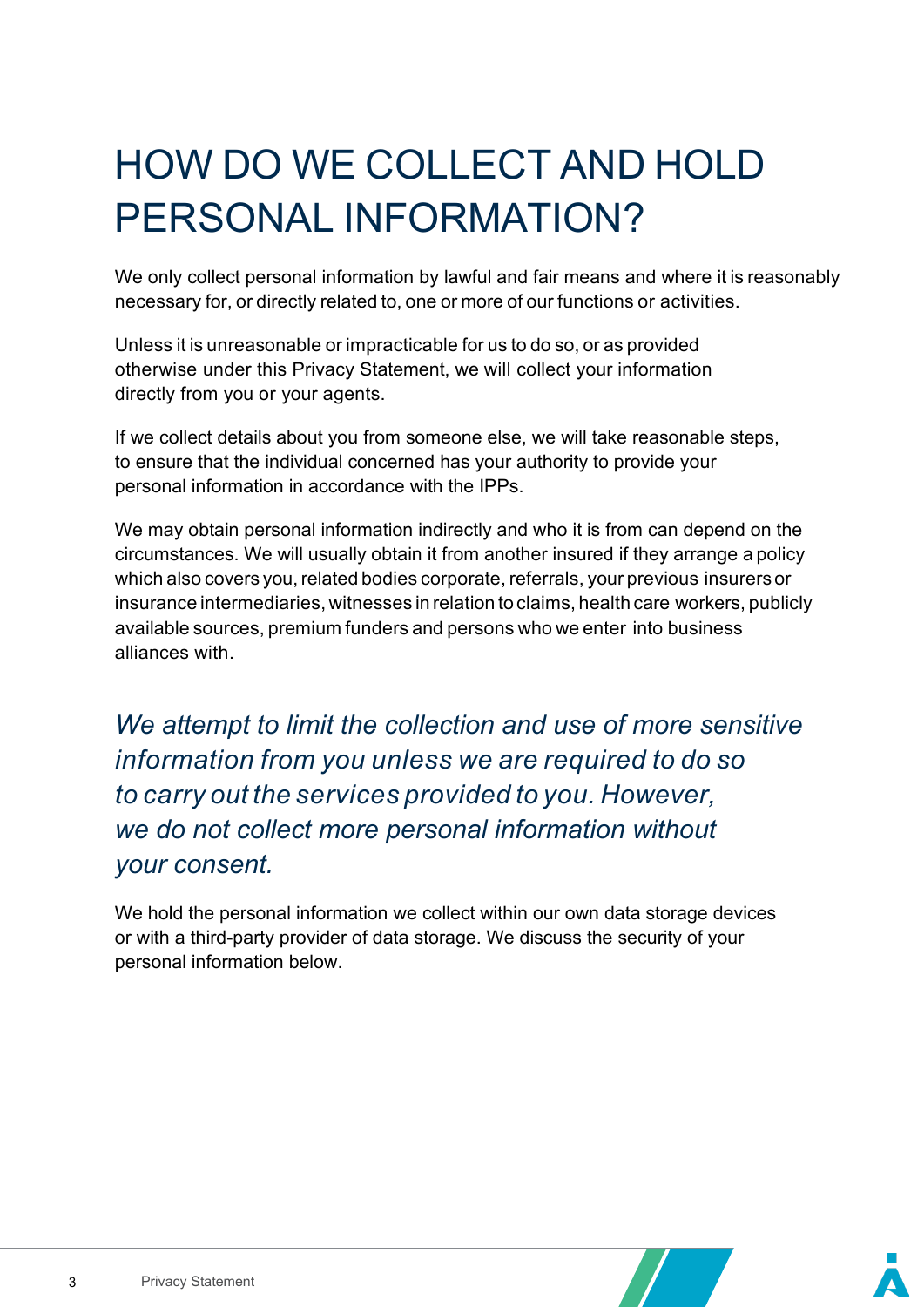### The purposes for which we collect, hold, use and disclose your personal information:

We collect, hold, use and disclose your personal information where it is reasonably necessary for, or directly related to, one or more of our functions or activities. These will usually include our insurance broking services, insurance intermediary services, funding services, claims management services and risk management and other consulting services and to meet any obligations we have at law. We also use it for direct marketing purposes explained in more detail below.

For example, we usually need to collect, hold, use and disclose personal information where:

- we are providing you advice, so we can provide this advice to you;
- we arrange insurance, so insurer(s) can decide whether to offer insurance or not;
- you require premium funding, so the funder can decide whether to provide the funding or not;
- a claim is made, so the insurer can make a decision on the claim;

We do not use or disclose personal information for any purpose that is unrelated to our services and that you would not reasonably expect (except with your consent). We will only use your personal information for the primary purposes for which it was collected or as consented to.

We usually disclose personal information to third parties who assist us or are involved in the provision of our services and your personal information is disclosed to them only in connection with the services we provide to you or with your consent.

The third parties can include our related companies, our agents or contractors, insurers, their agents, regulators such as FMA and others they rely on to provide their services and products (e.g. reinsurers), premium funders, other insurance intermediaries, insurance reference bureaus, loss adjusters orassessors, medical service providers, credit agencies, lawyers and accountants, prospective purchasers of our business and our alliance and other business partners.

These parties are prohibited from using your personal information except for the specific purpose for which we supply it to them, and we take such steps as are

reasonable to ensure that they are aware of the provisions of this Privacy Statement in relation to your personal information.

We also use personal information to develop, identify and offer products and services that may interest you, conduct market or customer satisfaction research. From time to time we may seek to develop arrangements with other organisations that may be of benefit to you in relation to promotion, administration and use of our respective products and services.

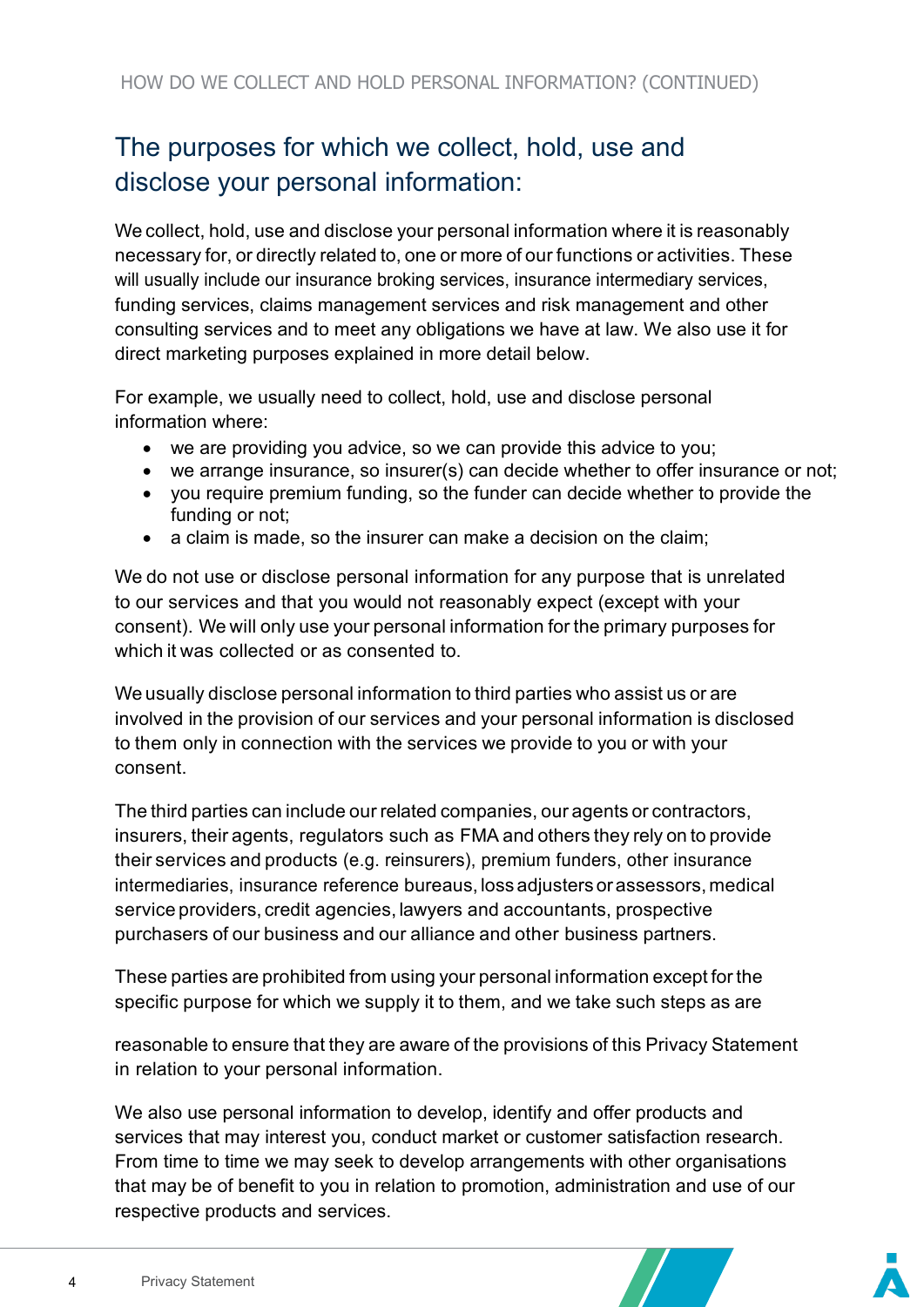We do not use more sensitive information to send you direct marketing communications without your express consent.

If we do propose to disclose or use your personal information other than for the purposes listed above, we will first seek your consent prior to such disclosure or use. If we give third parties (including their agents, employees, and contractors) your personal information, we require them to only use it for the purposes we agreed to.

### What if you do not provide some personal information to us?

If the required personal information is not provided, we or any involved third parties may not be able to provide appropriate services or products. If you do not provide the required personal information, we will explain what the impact will be.

### What do we expect of you/ third parties we deal with when providing personal information about another person?

When you provide us with personal information about other individuals, we rely on you to have made them aware that you will or may provide their information to us, how we collect, use, disclose and handle it in accordance with this Privacy Statement. If it is sensitive information, we rely on you to have obtained their consent to the above. If you have not done these things, you must tell us before you provide us with the relevant information.

If we give you personal information, you must only use it for the purposes we agreed to.

Unless an exemption applies or we agree otherwise, you must meet the requirements of the Privacy Act, when collecting, using, disclosing and handling personal information on our behalf.

You must also ensure that your agents, employees and contractors meet the above requirements.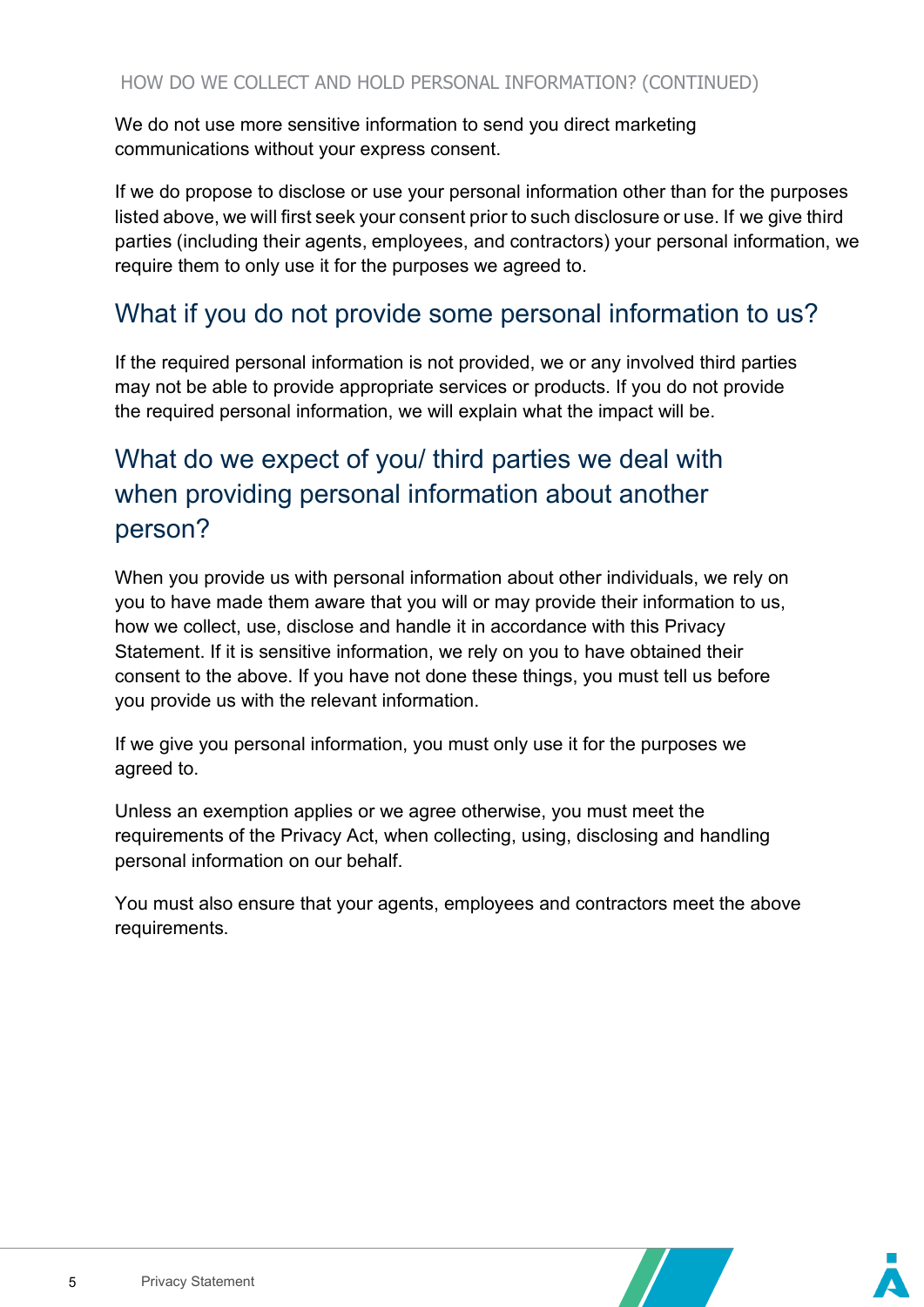#### How do we manage the security of your personal information?

We take reasonable steps to ensure that your personal information is safe. We retain personal information in hard copy records and electronically with us or our appointed data storage provider(s). You will appreciate, however, that we cannot guarantee the security of all transmissions of personal information, especially where the internet is involved.

Notwithstanding the above, we endeavor to take all reasonable steps to:

- protect any personal information that we hold from misuse, interference and loss, and to protect it from unauthorised access, modification or disclosure both physically and through computer security measures;
- destroy or permanently de-identify personal information in accordance with the Privacy Act.

Wemaintain computer and network security; for example, we use firewalls, anti-virus & anti-spam (security measures for the internet) and other security systems such as user identifiers and passwords to control access to computer systems.

#### Data quality

We take reasonable steps to ensure that Personal Information is current, accurate, up- to-date and complete whenever we collect or use or disclose it.

Throughout our dealings with you we will take reasonable steps to confirm the details of your personal information we hold and ask you if there are any changes required.

The accuracy of personal information depends largely on the information you provide to us, so we rely on you to:

- let us know if there are any errors in your personal information you become aware of; and
- keep us up-to-date with changes to your personal information (such as your name or address).



 $\mathcal{L}$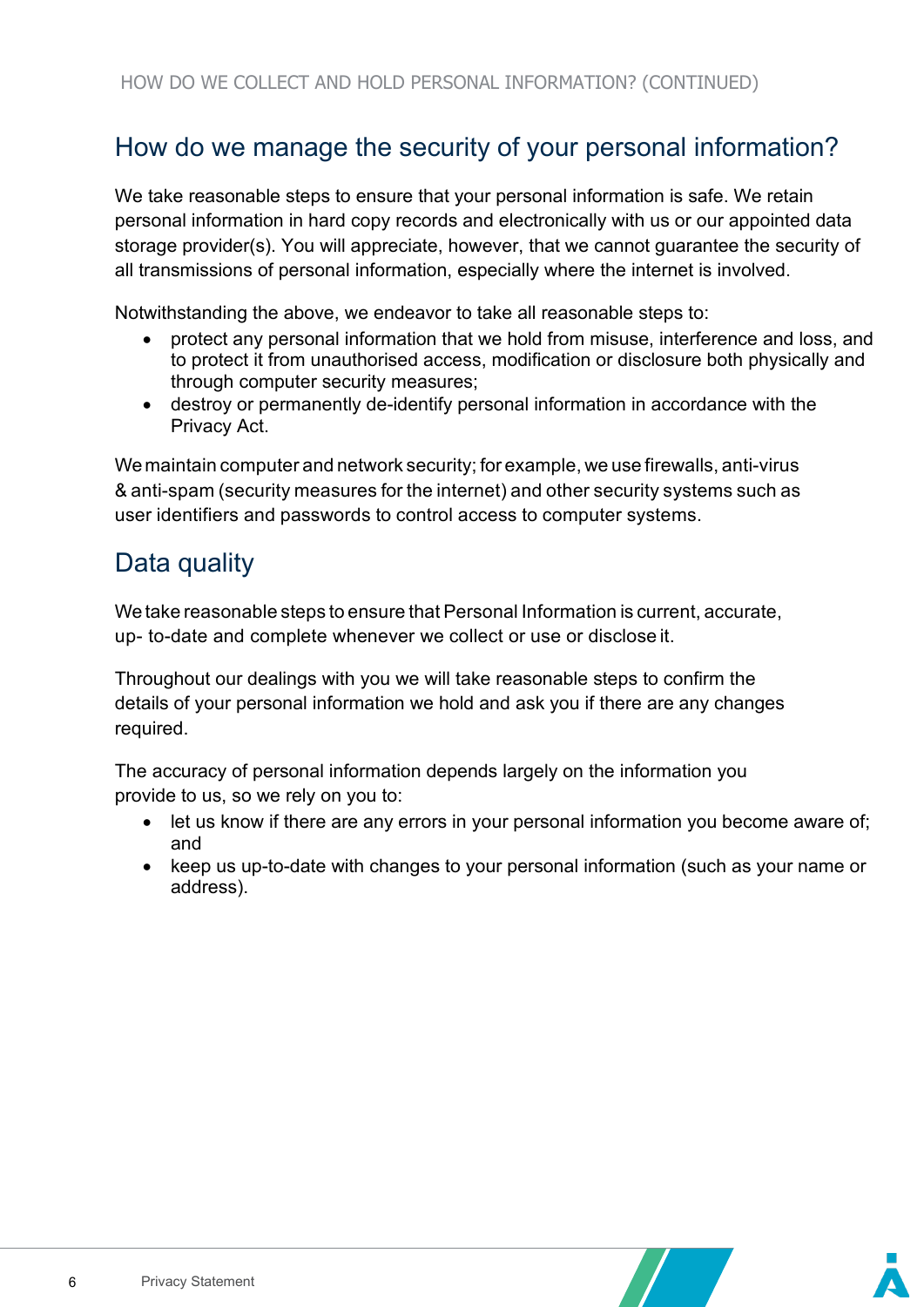### Access to and correction of your personal information

Under the Privacy Act 2020, you have the right to access and correct your Personal Information.

In accordance with the Privacy Act 2020 Allied Financial Advisors Limited will:

- Give you the opportunity to access the Personal Information, we hold about you, and correct any errors in this Personal Information, generally without restriction. You may request access to your Personal Information by contacting your Financial Adviser.
- Provide our dispute resolution procedures to you, should you wish to complain about how Allied Financial Advisors Limited handle your Personal Information.

Allied Financial Advisors Limited aim is to have accurate and up-to-date information. When you receive policy schedules, renewal notices or other documents from your Financial Adviser, you should contact your Financial Adviser if you consider the information is not correct. Where reasonably possible and appropriate, your Financial Adviser will correct the information on Allied Financial Advisors Limited's systems or held on their file or note your request to correct the information on our systems or files.

If you have a complaint or want more information about how Allied Financial Advisors Limited are managing your Personal Information, please contact the Privacy Officer.

For security reasons, any request for details of Personal Information held by Allied Financial Advisors Limited must be made in writing.

If you wish to access your personal information, please contact your Financial Adviser or write to Privacy Officer, Allied Financial Advisors Limited, Office 2, 95 Riccarton Road, Riccarton, Christchurch or email info@alliedfinancial.co.n[z.](mailto:compliance@ianz.co.nz)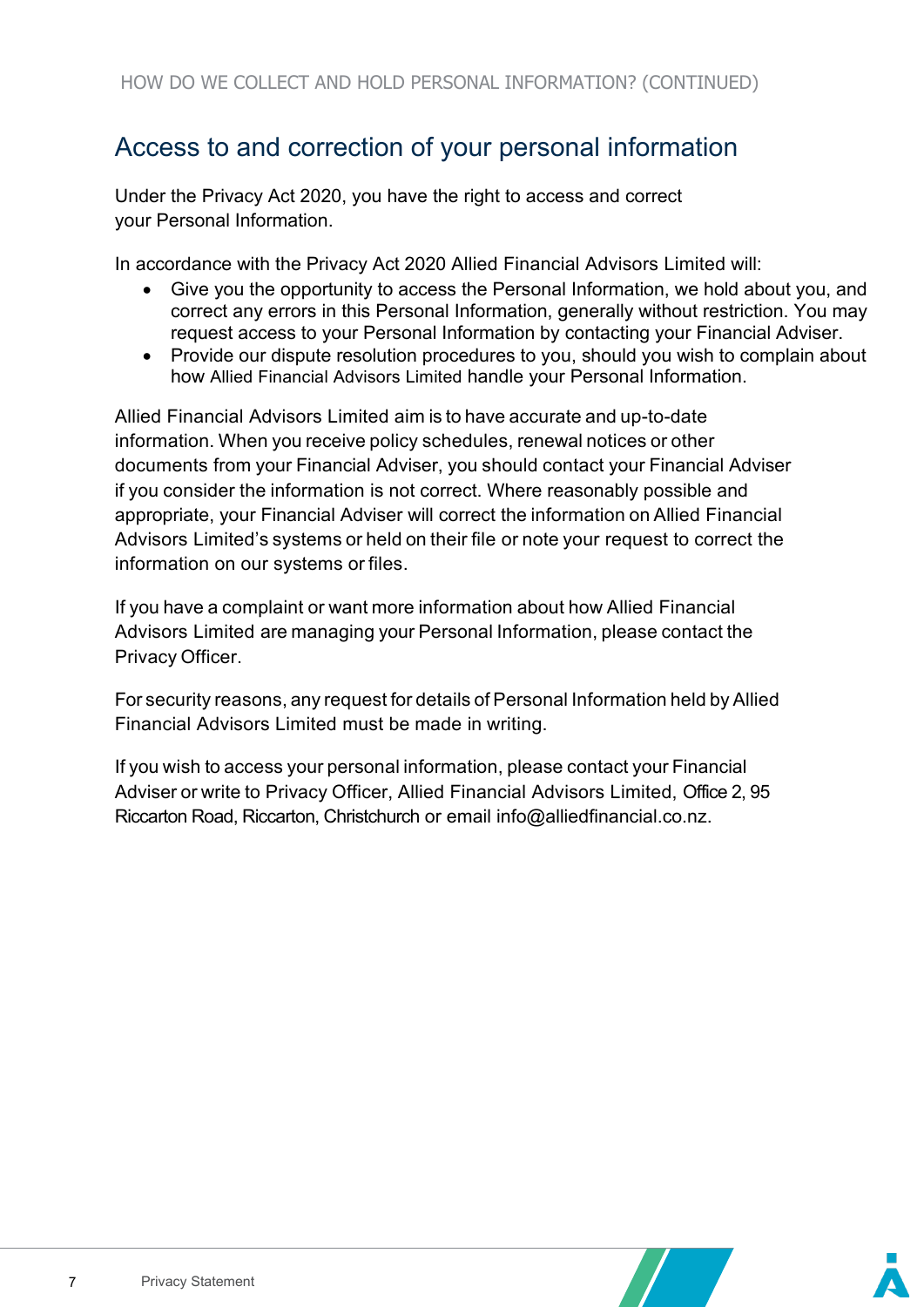#### Do we transfer information overseas?

Any personal information provided to Allied Financial Advisors Limited or your Financial Adviser may be transferred to, and stored at, a destination outside New Zealand, including but not limited to Australia, United Kingdom and the United States of America.

Details of the countries we disclose to may change from time to time. Personal information may also be processed by staff or by other third parties operating outside New Zealand who work for us or for one of our suppliers, agents, partners or related companies.

When we send information overseas, in some cases we may not be able to take reasonable steps to ensure that overseas providers do not breach the Privacy Act and they may not be subject to the same level of protection or obligations that are offered by the Act. By proceeding to acquire our services and products you agree that you cannot seek redress under the Act or against us (to the extent permitted by law) and may not be able to seek redress overseas. If you do not agree to the transfer of your personal information outside New Zealand, please contact us.

In the event that we may need to transfer your personal information to an overseas provider who does not have comparable privacy law protections in place, we will advise you and seek your express consent to provide your personal information to the provider, prior to doing so.

#### Sale or restructure of business

In the future we may consider the sale or restructure of our business or the purchase of the business of other Insurance Brokers or financial advisers. In such circumstances, it may be necessary for your personal information to be disclosed to permit the parties to assess the sale or restructure proposal for example through a due diligence process. We will only disclose such of your personal information as is necessary for the assessment of any sale or restructure proposal and subject to appropriate procedures to maintain the confidentiality and security of your personal information. In the event that a sale or restructure proceeds, we will advise you accordingly.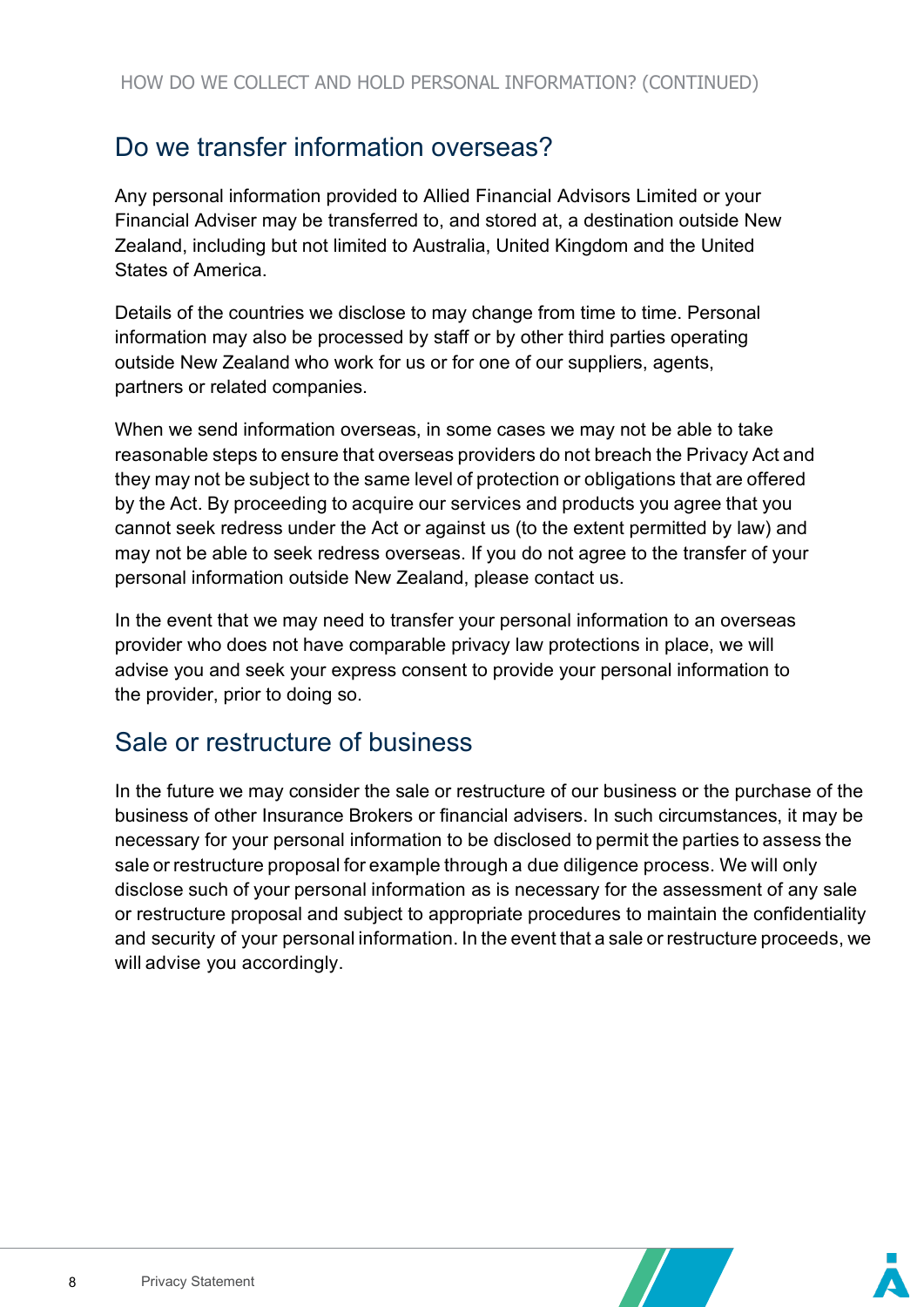# DIRECT MARKETING

We may use your personal information, including any email address you give to us, to provide you with information and to tell you about our products, services or events or any other direct marketing activity (including third party products, services and events which we consider may be of interest to you). Without the limitation just described, if it is within your reasonable expectations that we send you direct marketing communications given the transaction or communication you have had with us, then we may also use your personal information for the purpose of sending you direct marketing communications which we may consider may be of interest to you. We may request our related parties to contact you about services and products that may be of interest to you. You have the right to opt-in and opt-out of receiving direct marketing communications. Please contract your Financial Adviser if you would like more information.

## OUR WEBSITE

You can visit our website without providing any personal information. We will only collect personal information through our websites with your prior knowledge for example where you submit an enquiry or application online.

Email addresses are only collected if you send us a message and will not be automatically added to a mailing list.

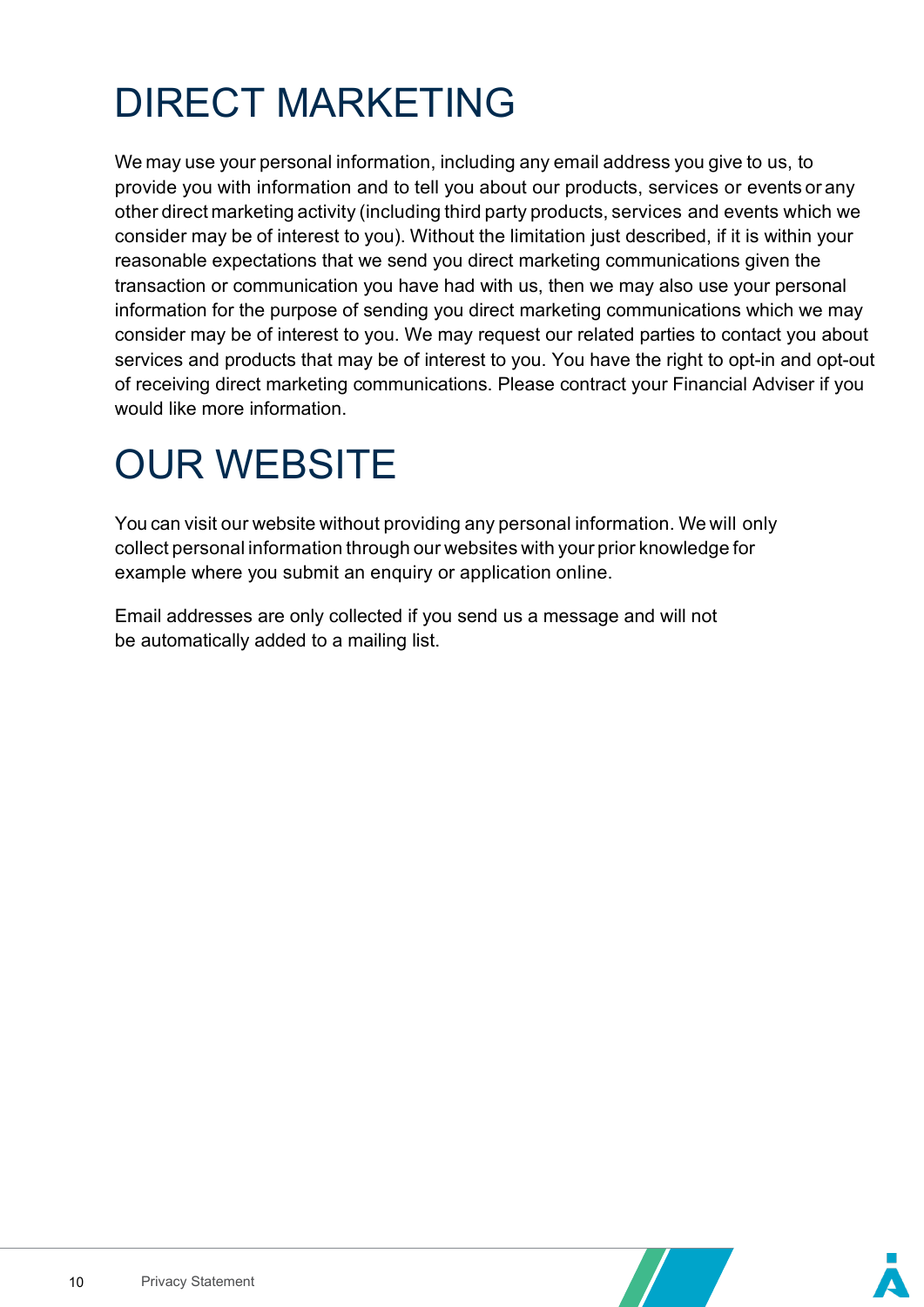# **COOKIES**

A cookie is a small string of information that a website transfers to your browser for identification purposes. The cookies we use may identify individual users.

- Cookies can either be "persistent" or "session" based.
- Persistent cookies are stored on your computer, contain an expiration date, and are mainly for the user's convenience.
- Session cookies are short-lived and are held on your browser's memory only for the duration of your session; they are used only during a browsing session and expire when you quit your browser.
- We may use both session and persistent cookies. This information may be used to personalise your current visit to our websites or assist with analytical information on site visits.
- Most internet browsers can be set to accept or reject cookies. If you do not want to accept cookies, you can adjust your internet browser to reject cookies or to notify you when they are being used. However, rejecting cookies may limit the functionality of our website

 $\mathcal{L}$ 

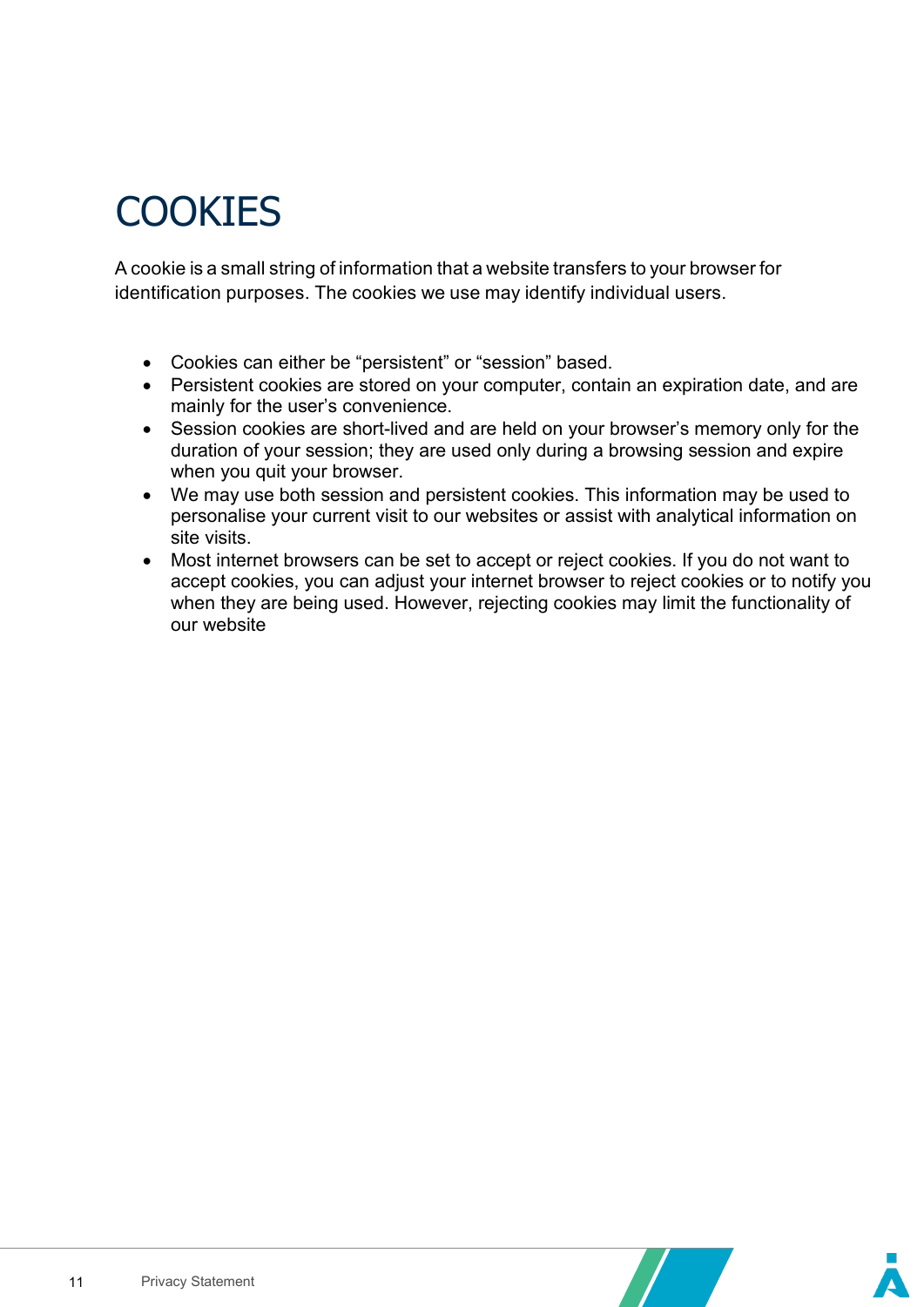# COMPLAINTS

### If you do have a compliant about privacy, we ask that you contact our office first to help us to assist you promptly.

To resolve a complaint, we:

- Will liaise with you to identify and define the nature and cause of the complaint;
- May request that you detail the nature of the complaint in writing;
- Will keep you informed of the likely time within which we will respond to your complaint;
- Will inform you of the reason for our decision in resolving such complaint; and
- Keep a record of the complaint and any action taken in our Register of Complaints.

If you have a complaint, please contact your Financial Adviser or email us at [info@alliedfinancial.co.nz](mailto:info@alliedfinancial.co.nz) or write to us at Office 2, 95 Riccarton Road, Riccarton, Christchurch and our Privacy Officer will then attempt to resolve the issue or complaint.

We recommend that you retain this information for future reference.